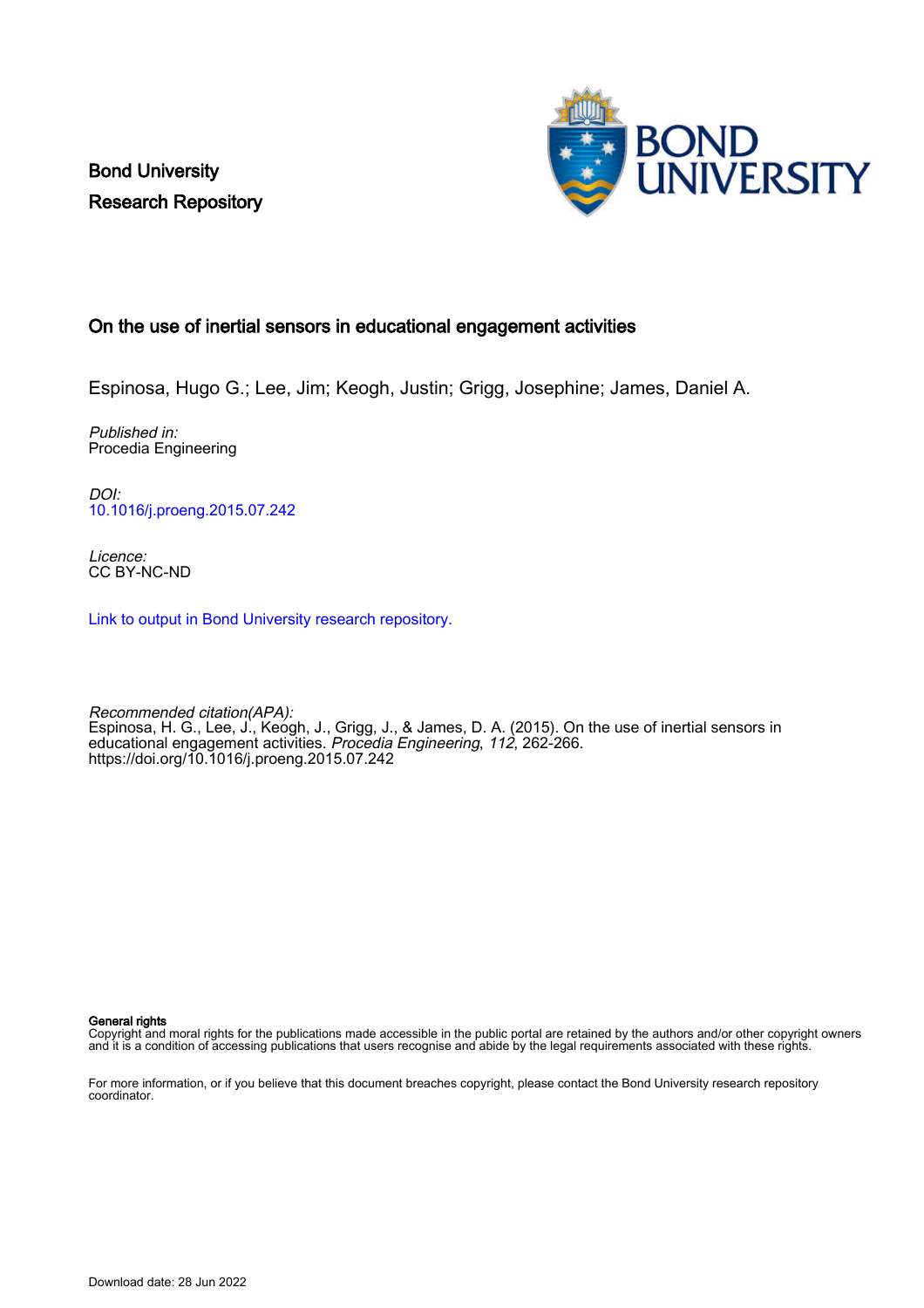



Available online at www.sciencedirect.com



Procedia Engineering 112 (2015) 262 - 266

**Procedia Engineering** 

www.elsevier.com/locate/procedia

# 7th Asia-Pacific Congress on Sports Technology, APCST 2015

# On the use of inertial sensors in educational engagement activities

Hugo G. Espinosa<sup>a,\*</sup>, Jim Lee<sup>b</sup>, Justin Keogh<sup>c</sup>, Josie Grigg<sup>c</sup> and Daniel A. James<sup>a,d</sup>

*a School of Engineering, Griffith University, Brisbane, Qld, Australia.*

*b Physiolytics Laboratory, School of Psychological and Clinical Sciences, Charles Darwin University, Darwin, NT, Australia. c*

*Faculty of Health Sciences and Medicine, Bond University, Gold Coast, Qld, Australia. d*

*Centre of Excellence for Applied Sports Science Research, Queensland Academy of Sport, Brisbane, Qld, Australia..* 

# **Abstract**

Wearable sensors have been successfully used for a few decades in different sporting applications and its use has been constrained mostly to research projects. However, its positive impact has been recently adding other directions towards education, commercial and servicing. The establishment of Sports Engineering as a discipline is playing an important role in Australian universities where relevant material and emerging technologies are required to be taught and in certain circumstances developed. Some of these technologies include the adoption of inertial sensors (accelerometers and gyroscopes). This paper shares the impact of inertial sensors in building engagement in different educational activities at secondary level, with the purpose of engaging them into Sports Engineering disciplines, and at tertiary level through teaching undergraduate and postgraduate programs.

© 2015 The Authors. Published by Elsevier Ltd. © 2015 The Authors. Published by Elsevier Ltd. This is an open access article under the CC BY-NC-ND license (http://creativecommons.org/licenses/by-nc-nd/4.0/). Peer-review under responsibility of the the School of Aerospace, Mechanical and Manufacturing Engineering, RMIT University

*Keywords:* Education; sports engineering; wearable technology; inertial sensors; accelerometers, gyroscopes.

# **1. Introduction**

doi: 10.1016/j.proeng.2015.07.242

Inertial sensors are increasingly used to monitor human movement, biomechanics and relate this data to the tasks associated with every-day living. These sensors have been successfully utilised in different sports related monitoring research projects [1], and its positive impact is adding other directions towards education, commercial and servicing [2].

<sup>\*</sup> Corresponding author. Tel.: +61-7-3735-8432; fax: +61-7-3735-5198. *E-mail address*: h.espinosa@griffith.edu.au.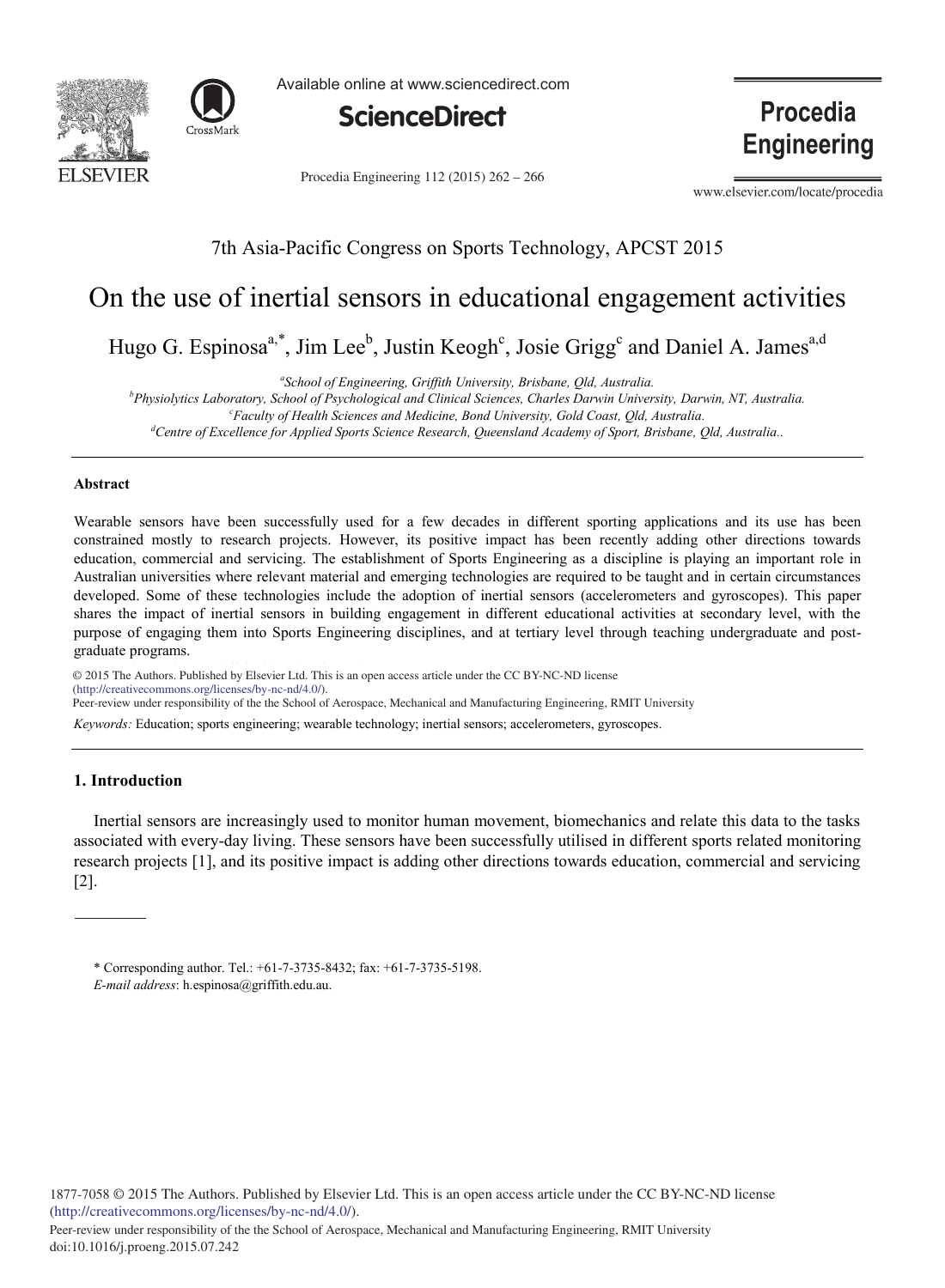This paper shares the impact of inertial sensors in building engagement in different educational activities at secondary level, through experience and science days for high school students, with the purpose of engaging them into Sports Engineering disciplines, and at tertiary level through teaching undergraduate and post-graduate programs, i.e. practical sessions to look at symmetry in movement patterns in resistance training exercises. For that purpose, a recently developed platform has been employed as a teaching tool by a numbers of different Australian universities in research and teaching [2,3].

Within the exercise and sports sciences program, the technology is being used for the assessments of strength and conditioning exercises as well as assessments of movement competency and control that have relevance to performance and injury prevention.

The technology employed consists of wearable inertial sensors that respond to minute changes in inertia in the linear and radial directions. The sensor collects data from digital MEMS (Microelectromechanical systems) inertial sensors (accelerometer, gyroscope) and a digital magnetometer. This wearable technology provides the user with the freedom to move both indoors and outdoors, thanks to the data being stored locally on the sensors, and controlled wirelessly using a comprehensive Matlab educational toolkit, together with a powerful graphical user interface. The toolkit allows the control of multiple sensors.

This paper presents a survey of different educational activities at secondary and tertiary level using the in-house wearable technology as a teaching and as an engagement tool.

#### **2. Sensor platform**

A rise of inertial sensors in sport science is well described in [2], where an analysis about the growth of wearable technology and its application to different sports fields is presented. A  $3<sup>rd</sup>$  generation inertial sensor was employed in this paper and it consisted of a 3-axis accelerometer, a 3-axis gyroscope and a 3-axis digital magnetometer used for calibration, with dimensions 55mm  $\times$  30mm  $\times$  13mm (L $\times$ W $\times$ H) and a weight of approximately 23g. The data is stored locally on the sensor, so participants can move both indoors and outdoors, it is also controlled wirelessly by a Matlab-based graphical comprehensive toolkit, which can be used for data visualization and analysis of multiple sensors.

# **3. Educational levels**

#### *3.1. Secondary level*

Every year, Griffith University organizes Engineering engagement events designed for high school students, with the purpose of engaging them into different disciplines including Sports Engineering. Some of these events include 'Experience/Science/Girl's days'. The latter consists of a full-day program designed for female High School students in Years 10 to 12, which provides a hands-on overview of practical engineering applications.

At the beginning of the activity, students receive an overview and introduction to inertial sensors and its application to different sport fields, afterwards, a sensor is placed on each student's wrist or ankle using a provided fabric armband fitted with Velcro, the students are then taken on a tour around campus (Fig. 1a), visiting engineering facilities such as electronics laboratories, roof antennas, an anechoic chamber, meeting with students and researchers for a Q&A about Sports and Electronics Engineering, etc., and performing throughout the activity, light/physical movements. At the end of the activity, the sensor data is downloaded using the Matlab-based toolkit, it is then analysed and interpreted, where some of the student's movements, such as walking, running, climbing upstairs, etc., are identified. The students take with them a printed version of the sensor data with the classification analysis. Figure 1b shows an extraction of the sensor data (accelerometer and gyroscope) where movements such as walking and dancing Zumba can be easily observed. The activity intends to engage students by learning the electronics/communications behind the inertial sensors and its application to different fields in sports science.

'Experience day' is a mixed activity that provides a similar approach to students by wearing inertial sensors on their body and performing light/physical movements as well (Figs 2a and 2b). The difference is that in this activity a motion caption is employed where the student wears reflective markers and participate in different tests to measure gait, stride, distance run, etc. The data is then synchronized with the data extracted from the inertial sensors from the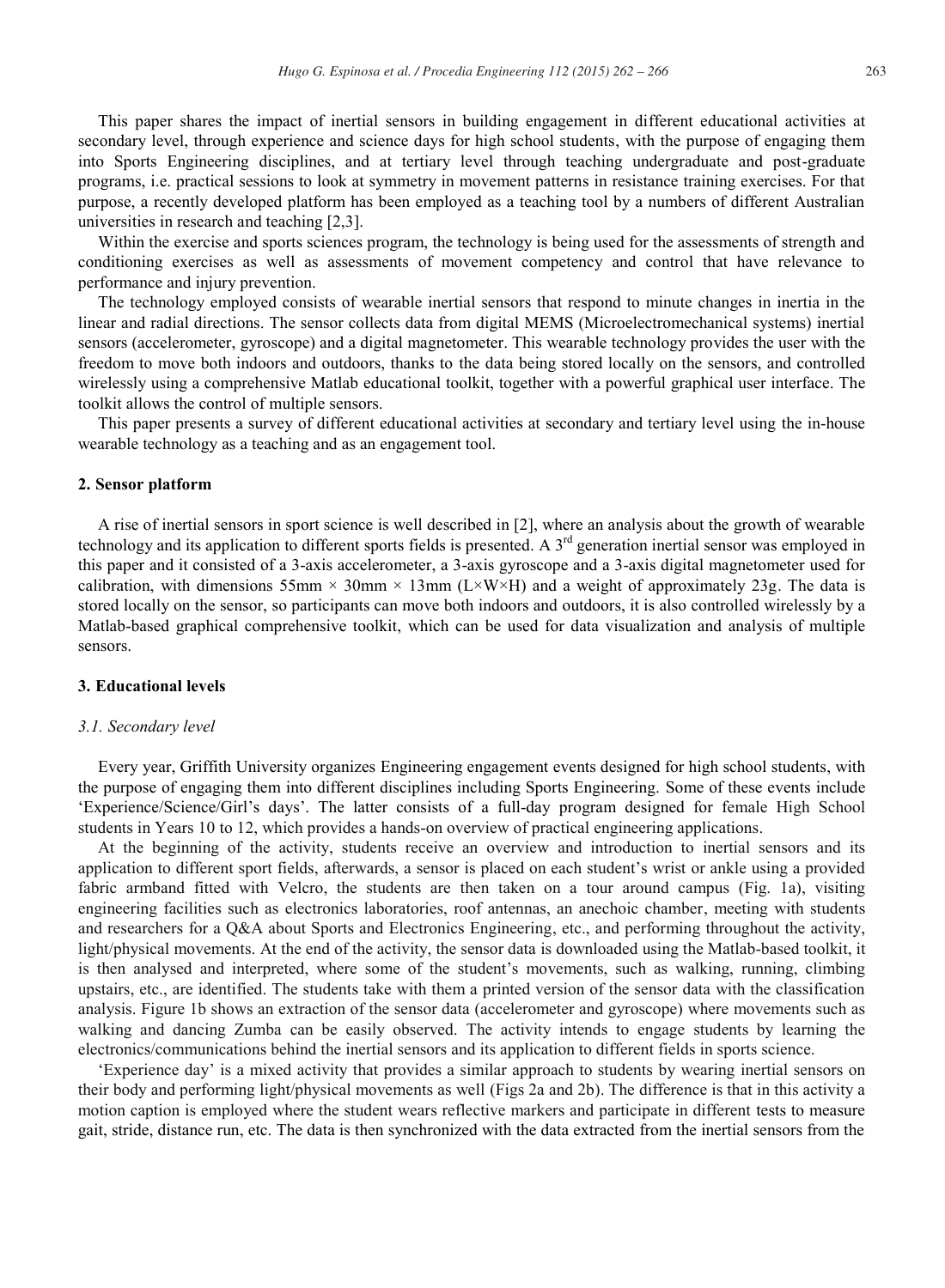tour activity. Figure 2b shows an extraction of the sensor data (accelerometer and gyroscope) placed on the student's wrist on three axis (*x*, *y* and *z*). The accelerometer data clearly identifies his movements during the activity (walking, playing cricket, etc.).



Figure 1. Students participating in Griffith University Girl's day event. (a) Students attending an explanation about wireless communications. Every student had a wearable sensor placed either their wrist or ankle (b) data extracted from the inertial sensor (3-axis accelerometer/ gyroscope) with activity classification.



Figure 2. Students participating in Griffith University Experience day event. (a) A student receiving an interpretation on his sensor data extraction (b) data extracted from the wearable sensor (3-axis accelerometer/gyroscope) with activity classification.

The wearable sensors and the user friendly visual tools used in these interactive activities, allow secondary education stakeholders to have a taste of an emerging technology with the intention of engaging them into Sports Engineering disciplines.

## *3.2. Tertiary level (Undergraduate programs)*

The use of inertial sensor technology in undergraduate programs at Charles Darwin University is both in undergraduate research and teaching. A successfully completed Honours Degree, validating the effectiveness of inertial sensors to monitor spinal position during lifting activities. Not only does this benefit lifting sports, other sports as well as safe lifting in working environments will benefit. Currently, there is development of inertial sensors as a teaching tool in biomechanics (Fig. 3a). Inertial systems form part of the applications of technology in sport and based on research in specific areas, students are using inertial sensors to measure temporal kinematics of walking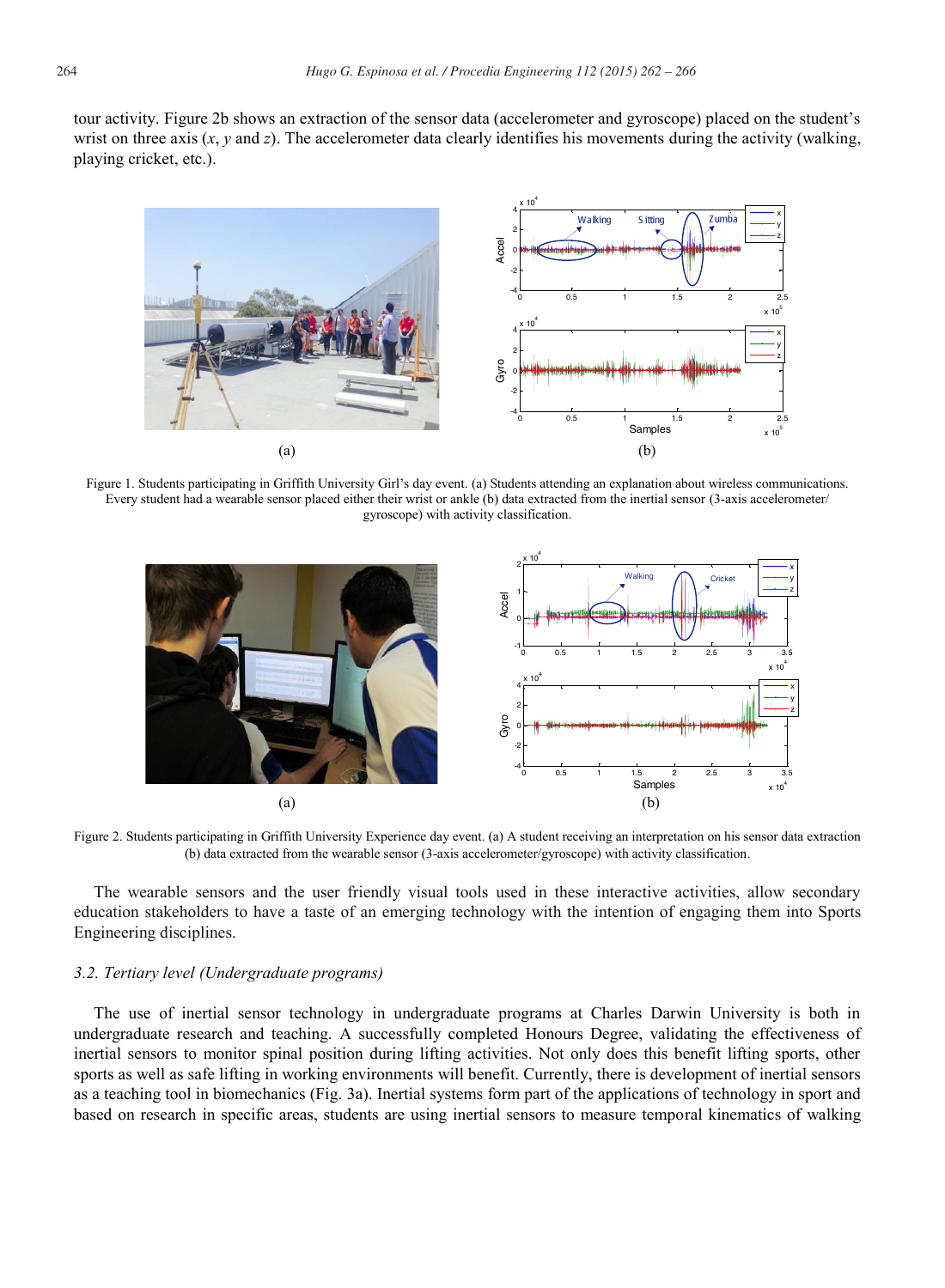and running gait [4], as well as predictions of height reached during a vertical jump (Fig. 3b) [5]. In recent years, assignments and reports on technology used in sport have increasingly seen students choosing inertial and disruptive technologies as chosen topics. Students identify that these technologies are growing in use and popularity for performance analysis, somewhat in line with the technological growth in the sporting industry.



Figure 3. Students participating in a Chales Darwin University biomechanics class. (a) Performing a teaching exercise to assess gait data and (b) performing a vertical jump with an inertial sensor positioned on the forearm (visible), and one placed at the sacrum (obscured by clothing).

Charles Darwin University has large numbers of externally enrolled students with in excess of 75% enrolments by this method. Labs typically contain equipment such as motion capture systems and force platforms, which are only accessible to those on campus. Inertial sensors provide opportunities for students to practice laboratory work and not simply having largely theoretical work to complete. This can be by students using accelerometers and gyroscopes incorporated in smart phones.

## *3.3. Tertiary level (Post-graduate programs)*

Inertial sensors will be incorporated into a PhD research project at Bond University. This investigation into the biomechanics of the BMX Supercross gate start aims to describe the human and bike kinematics during the first three cranks of a supercross race. The gate start is considered crucial in BMX races as being the first of the eight competing cyclists allows the first rider to pick their course and reduce their risk of crashing into other cyclists [6]. The environmental conditions present unique challenges for field data collection, but also make replication of a supercross race in laboratory unfeasible. The ease of use, small size, robustness and ability to store data locally mean that field data collection with these inertial sensors has minimal impact on the rider motion. The ability to store data locally rather than use a radio signal is an advantage in the field as it eliminates the issue of interference with timing transducers used on the track and other measurement equipment that may be used, such as for electromyography.

BMX riding is a whole body activity [7]. Inertial sensors on the torso will be used to describe upper and lower body movement relative to each other, and the bike. Two inertial sensors will be placed on the rider, one each on the lumber and thoracic spine. Another will be placed on the bike frame. The accelerometry data will show horizontal movement of the body relative to the bike and vertical movement of the body relative to the bike. This will help to identify the nature of the 'sling' action used by individual riders to propel the bike over the gate as it drops and then to push down the ramp. Multiple trials across a number of training sessions will highlight the degree of natural variation of technique for each subject. The degree of variation will also be compared between athletes in order to describe common expected variation of movement patterns during any given training session. The quantification of this natural variation for each writer is crucial for coaches and sport scientists to be certain that any observed changes in movement patterns they observe are true changes that reflect training or injury and not just measurement error.

The gyroscope information will be used to show axial rotation. This is valuable information as only 2D motion capture giving sagittal motion will available for kinematic analysis in this context [8]. The degree of axial rotation of